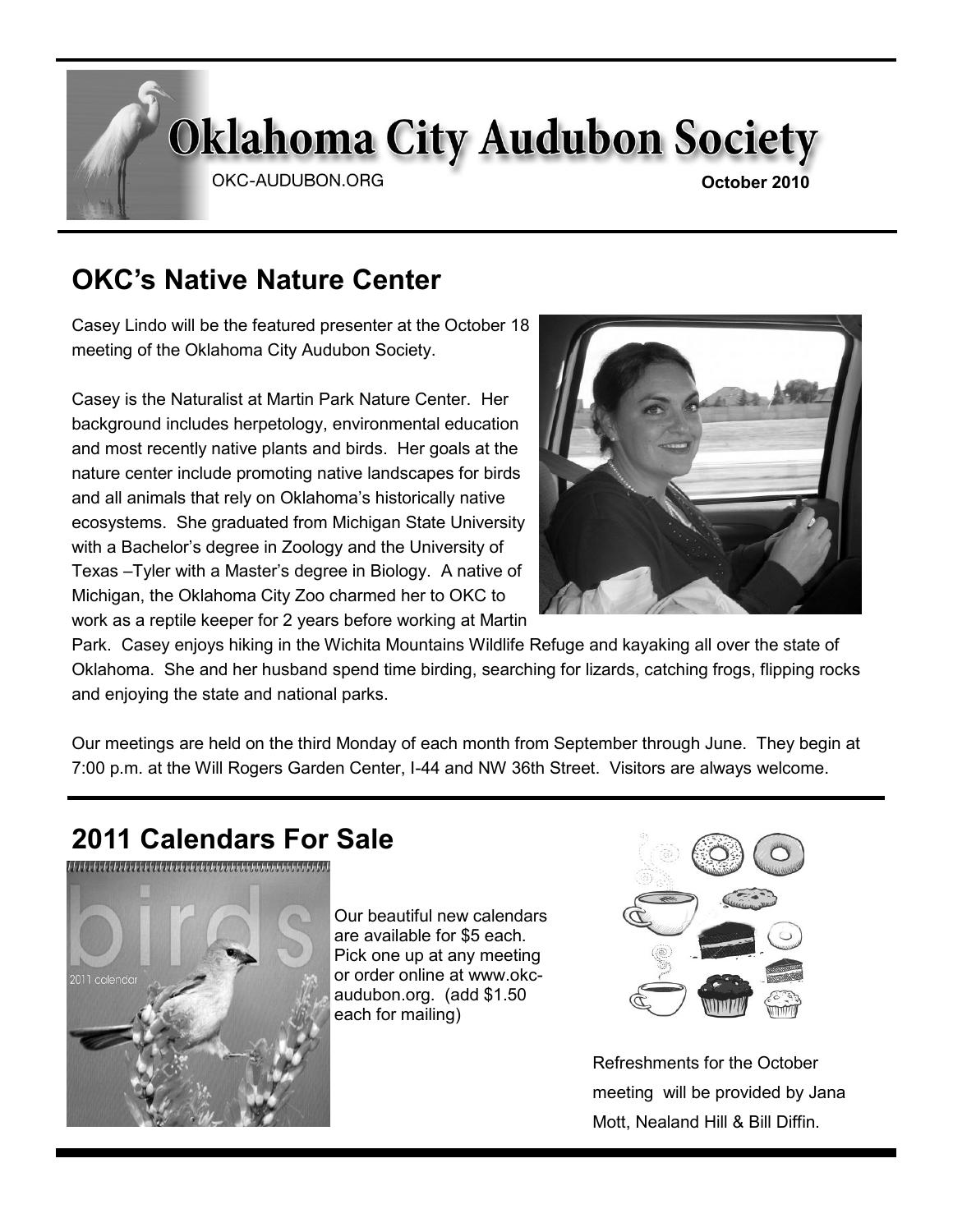### **President's Perspective**

*By Bill Diffin*

If you have an email address on file with OCAS, then you should have already received the following notice of changes to the OCAS Constitution along with a file attached containing the Constitution with revisions underlined. If you did not receive the email and want it resent to the same or another address, or if you want to be mailed a paper copy of the original or the revised document, then contact me by phone at 405- 722-3778, or by email at [WilliamDiffin@aol.com.](mailto:WilliamDiffin@aol.com) The vote to approve the revisions will be conducted in the November meeting. Please come to the meeting if you can. A successful vote for approval requires a quorum of 29 members or 21 memberships and a 2/3 majority vote in favor.

### Hi OCAS Members,

Our Constitution needs to be updated. A fairly extensive set of changes is being proposed to codify existing practices, assign responsibility for recordkeeping, make the process of obtaining a quorum more robust, and establish the Webmaster as a Committee Chairmanship position. These changes are summarized below.

### **The following changes are made to Article III:**

1. The annual dues amount is no longer stated in the Constitution. Future changes to the dues can be approved with a simple majority vote in a regular meeting, provided the vote is announced one month in advance to the membership. The amount of the dues will no longer be a constitutional matter. This change codifies what has been the actual practice in approval of dues increases.

2. An eligible voter is ordinarily a resident of Central Oklahoma. Other members are eligible to vote if they attend the meeting. This change reduces the number of persons required for a quorum.

3. The presence of a quorum is checked by first counting *members* at a meeting. If there are insufficient *members* for a quorum, then a count is made of the *memberships* present at the meeting, where one dues equals one *membership*. Voting can proceed if there is a quorum based on *memberships*. If neither method satisfies the 20% quorum requirement, then the assembly present will vote to either postpone the election to the next meeting or conduct an email vote. This change together with the change in 2. above will make obtaining a quorum more sensible and practical.

4. It is specified that up to two members of a nuclear family can be designated as eligible voters under one duespaying membership. This addition codifies established practice.

### **The following changes are made to Article IV:**

5. The Nominating Committee is charged with recommending candidates for each of the committee chairpersons in addition to recommending candidates for elected offices. This change codifies established practice.

6. It is specified that the Nominating Committee is appointed in the month of October and that the Committee's list of candidates is published in the December Newsletter. These additions codify established practice.

7. The Secretary is charged with maintaining an archive of the official written (non-electronic) business correspondence of the Society.

8. The Secretary and the President are empowered to sign checks on an emergency basis in the event the Treasurer is incapacitated. This change codifies established practice.

9. The Education Committee is removed from the Constitution. This change codifies established practice.

10. The Publicity Chairperson's duties are revised to delete the duties related to the National Audubon Society. Beyond the remaining duty of seeing that notices of meetings are published in the local newspaper, the duties are expanded to include seeking out opportunities to communicate the existence, activities and purposes of the Society to the public.

11. The Webmaster is given the status of a Committee Chairperson, and the Webmaster is assigned the duties of building and maintaining the website and keeping an archive of the electronic correspondence of the Society.

### **The following change is made to Article V:**

12. The location of the regular monthly meeting can be somewhere other than the Will Rogers Garden Center if the Executive Board decides on another place and announces it to the membership.

### **The following change is made to Article VI:**

13. The new voting rules presented in Article III apply in votes to change the Constitution.

Bill Diffin President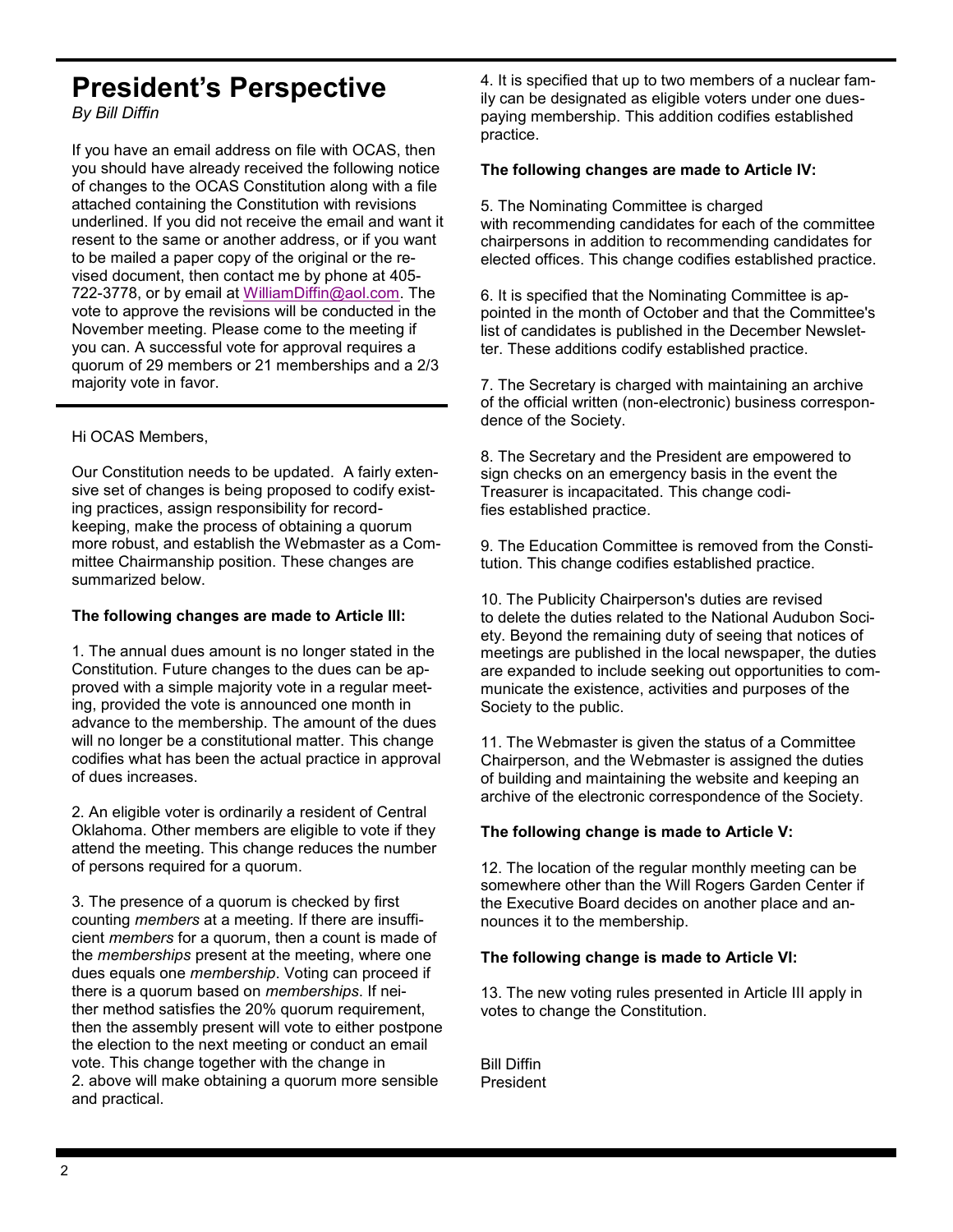# **Bird of the Month**

By John Shackford



The Solitary Vireo (*Vireo solitarius*) used to be considered to have several subspecies, including 3 that could be found in Oklahoma. Recently the Solitary Vireo was split into 3 "new" species, the Blueheaded (*V. solitarius*), Plumbeous (*V. plumbeous*), and Cassin's (*V. cassinii*) vireos. All 3 species can be found in Oklahoma, the latter 2 primarily in Cimarron County, while

the Blue-headed Vireo is the one we normally find here in central Oklahoma, and is the most prevalent of the three species found in the state. Of the 3 "new" spe-

cies, the Blue-headed Vireo is the most colorful, having a greener back and brighter yellow on the flanks than the other 2.

 The Blue-headed Vireo is seen in central Oklahoma only during spring and fall migration. It appears to be the heartiest of the vireos, normally staying later in the fall than other vireos. Because this is such a hearty vireo, it is worth keeping watch for them even into November—the OOS Date Guide gives November

1 as the normal ending date, but quite a number of years ago I saw a "Solitary Vireo"—almost certainly a Blue-headed—at Stinchcomb Refuge in late November or early December. The Blue-headeds even overwinter in McCurtain County, according to the OOS Date Guide. Last year, the Broken Bow, OK, Christmas Bird Count had 2 Blue-headed Vireos, Dallas, TX, had 3, and Little Rock, AR had 4. It winters from the southern U.S. south to El Salvador, but the bird's winter range, apparently, is moving northward.

**Lots 'o Litter - Not!**

The Oklahoma City Audubon Society joined the Oklahoma City Beautiful Adopt-A-Park program in 2006 with a commitment to help control litter at Prairie Dog Point. During our first event, held in cunjunction with OKC's Litter Blitz campaign, we collected car parts, kitchen appliances, tires and piles of debris from the area. The clean up efforts of our volunteers are now paying big dividends as evidenced by less litter to be picked up during each of our semi-annual clean up events at Lake Hefner. While we can't claim that this means there isn't trash to be found -- we filled 20 bags



We do not have the species as a nester here in Oklahoma and when I wracked my brain for some memory about its nesting, I came up empty—and curious—so I went to bird books and the internet. It usually nests from the southern Appalachian Mountains northward to well into Canada, then across most of southern Canada and a bit into the northern U.S. It normally nests in stands of white pine or hemlock that usually have some hardwood trees mixed in. It builds a typical vireo nest, one that hangs from the fork of a small limb, usually an evergreen limb. The nest is generally 5-20 feet above the ground and normally contains 4 eggs, although nests of 3 and 5 eggs are known. The species behavior at the nest is often so "trusting," according to Bent (Life Histories of North American Wagtails, Shrikes, Vireos, and their Allies; reprint edition 1965), that one can often touch a bird on the nest. Incubating birds even have been picked off the nest, then place back on, without the bird

ever trying to flutter away. Also it has been known to take food from a person's hand when food is presented to an incubating bird. I feel pretty sure that the Migratory Bird Act now prohibits people from picking vireos (or most anything else) off nests as described above, and I would not suggest doing so in any case. But this is a most interesting vireo behavior observed by earlier naturalists. This vireo is a frequent victim of nest parasitism by Brownheaded Cowbirds, but Breeding Bird Survey data since 1966 indi-

cate that numbers in recent years have increased in most areas.

Of the Blue-headed Vireo, Bent said that "[q]uiet dignity and an air of calm repose seem to dominate its behavior in the security of its woodland home." This same air, I believe, pertains to migrating Blue-headed Vireos, and can be a refreshing behavioral change, when compared with the more animated behavior of warbler species one often sees nearby.

during the October 9 cleanup -- we're just finding less each time.

Oklahoma City Beautiful's program is based on the concept that if areas are kept clean, people are less likely to use them as a place to litter. Our Adopt-A-Park area has some unique challenges since it is used for fishing, picnics, baseball, football, and after-dark under-age drinking (perhaps the reason we found women's clothing). We can't eliminate litter from those activities but we are making a difference. Our thanks go to the volunteers who helped with trash collection on October 9: Jimmy Woodard, Nadine Varner, Bill Diffin, Doug Eide, Sharon Henthorne, and Pat Velte.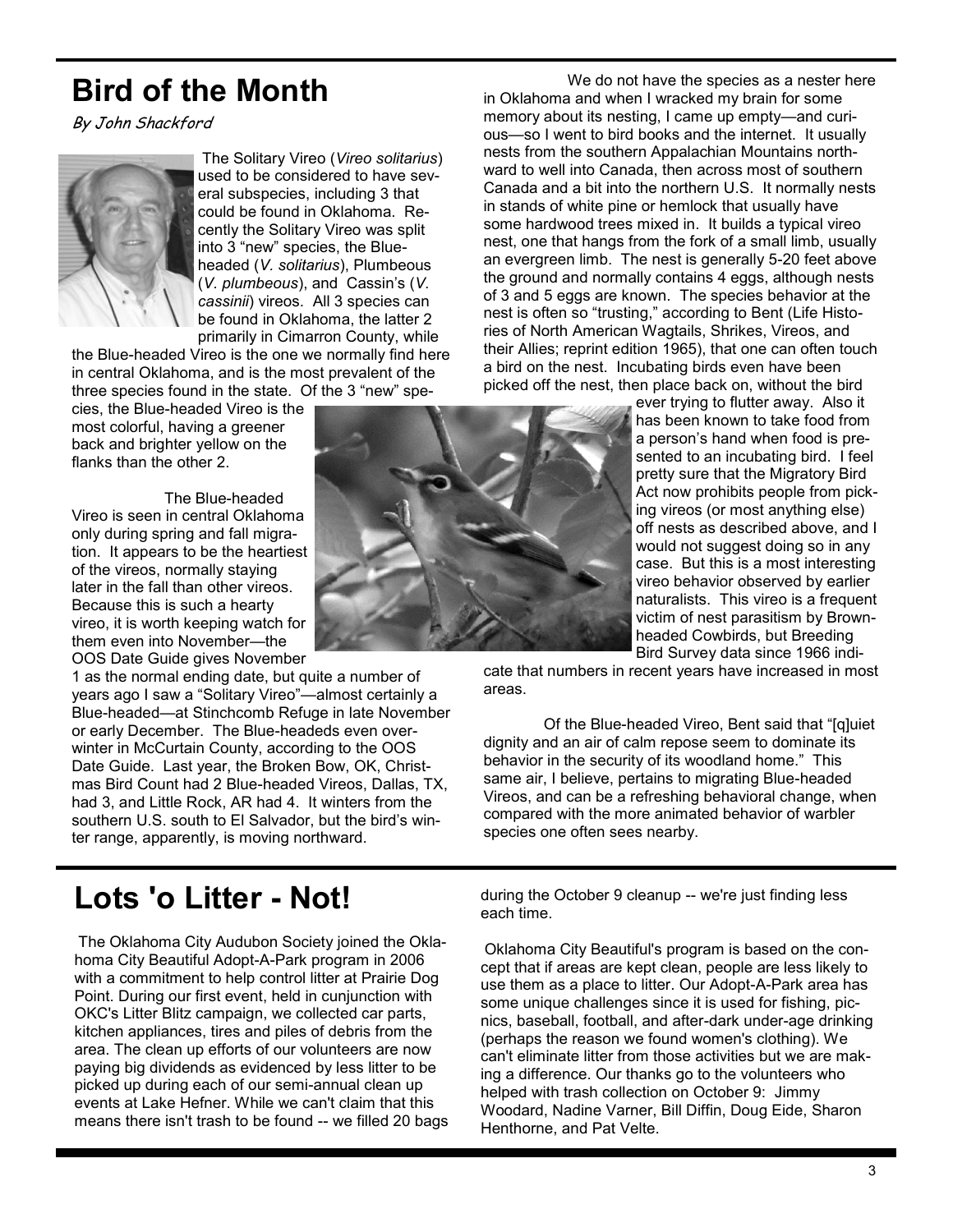### **Oklahoma City Audubon Society Minutes of September 20, 2010**

President Bill Diffin called the meeting to order and asked for an introduction of all visitors. Five first time visitors were in attendance.

President Diffin asked for any corrections or changes to the June minutes as published in the Sept. newsletter. Minutes were accepted as published.

| Treasurer's Report by Nancy Vicars: |            |  |
|-------------------------------------|------------|--|
| Cash on Hand 6/21/10                | \$5,364.51 |  |
| <b>Deposits</b>                     | 36.54      |  |
| <b>Disbursements</b>                | 428.68     |  |
| Cash on Hand 9/30/10                | \$4.972.37 |  |

President Diffin asked for any questions, corrections or changes to the report as read. A motion was made & approved to accept.

Jimmy Woodard noted a few changes to the field trip schedule published in the newsletter. The addition of state and local field trips were listed along with OCAS field trips. Jimmy encouraged all participants of a field trip to notify the group leader prior to the day of the trip.

Jimmy gave a quick review of the trip to Quivira NWR. Eleven people enjoyed sightings of many shore birds. Significant sightings were of a Peregrine Falcon and a Red-necked Phalarope.

Monthly field trips have been scheduled through the end of the year. These trips will be listed on our website. In addition, weekly field trips are led by Bill Diffin. Bill schedules the weekly destination according to the recent postings reported on OKBirds. Notification of the weekly fields trips are sent by e-mail. If you are not receiving an e-mail notice and would like to receive these, notify Nancy Vicars with your email address.

President Diffin stated our Constitution must be amended by a vote of two-thirds of the membership present, with a regular quorum of 20% of the membership being present. An amendment must be submitted to the membership at least one month prior to its

adoption. An amendment to increase the dues will be presented at the October meeting and will be voted on at the November meeting.

Nancy Vicars presented a detailed budget for 2010 outlining the need for a dues increase.

Cost of the newsletter per person is \$1.10 or \$11.00 per year.

Cost of the meeting place is \$200 per year or \$2 per person.

CBC cost is \$300 per year averaging \$3 per person. All of these costs average each member cost at \$16.00 per year

Our average membership is 100-105.

We have sold calendars for years to make up the deficient . She suggested we reduce the calendars from \$7 to \$5. Nancy presented a history of how the club originally made a profit. These options are not available in today's market. She also stated the meeting room rate has not increased since the 1980's. A discussion followed on the appropriate amount of the dues.

Patti stated many of our members do not have computers, therefore, the newsletter is the only link to our information.

President Diffin stated there were other changes to the constitution that need to be addressed. The constitution states only the Treasurer can dispense money. This needs to be changed so the President or the Secretary can dispense money in the absence of the Treasurer.

Nealand Hill made a recommendation to combine the Historian duties with the Secretary duties.

Nealand Hill asked if any progress had been made on the club patches project. Susan Schmidt is in charge of the patches and she was not attendance. Meeting was adjourned for snacks.

Warren Harden is planning on next month's meeting topic to be on Sicssortails.

Warren introduced Elaine Gregory as tonight's speaker on Bugs for Birds. Elaine presented many books and photos from her personal collection.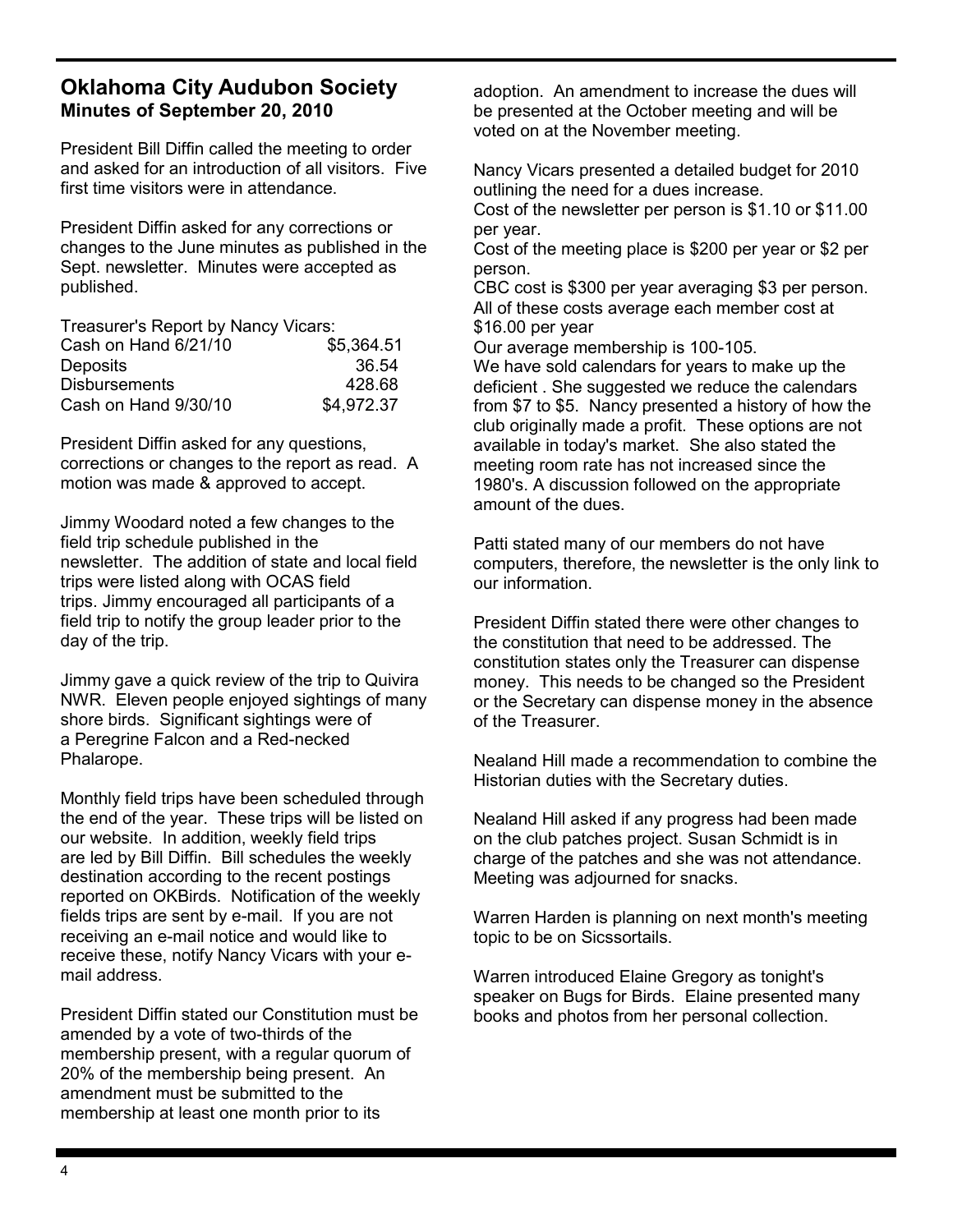# September Weekly Birders

9/11 -- Lake Overholser Cofferdam -- We were accompanied by two out of town birders, Dan and Laurie Mooney, who are staying in OKC for a couple of months. Along the edge of the woods we saw Wood Ducks, Orange-crowned Warbler, Yellow Warbler and Empid Flycatcher. On the west end of the rollover dam, juvenile Black-crowned Night Herons. Off the point of the retaining wall we could see Black Terns and Forster's Terns on the emergent dead brush south of the mud flats. On the mud flats, Dark Ibis, Least Sandpiper, Stilt Sandpiper, Pectoral Sandpiper and Blue-winged Teal. In the sandbar willows, Bell's Vireo and above the willows, Belted Kingfisher. On the east end of the rollover dam, Juvenile Green Heron. Rose Lake -- Swainson's Hawk, American Kestrel, Osprey, Peregrine Falcon, Green-winged Teal, Northern Shoveler and American Goldfinch. Foreman Rd west of Yukon -- Dark Ibis with Snowy and Great Egrets at Banner Rd. A Cooper's Hawk attacked a flock of Brown-headed Cowbirds at Evans Rd.

Yukon City Park, South Side -- Wilson's Warbler, Nashville Warbler, Yellow Warbler, Brown Thrasher, Baltimore Oriole, Red-shouldered Hawk, White-winged Dove and Mississippi Kite. 50 species total for the day. Participants: Dan & Laurie Mooney, Doug Eide, Charles Douglas and Bill Diffin

9/18 -- Tulsa 31st & Riverside -- There were many Wilson's Warblers. Other good birds were Nashville Warbler, American Redstart, Black-and-white

Warbler, Blueheaded Vireo, Redeyed Vireo, Least Flycatcher, Traill's Flycatcher, Redheaded Woodpecker, Summer Tanager and Baltimore Oriole. Oxley Nature Center Flowline Trail -- There is apparently a large colony of Redheaded



Woodpeckers that lives along one section of the trail. It was fascinating to hear their constant

chattering, occasional qwerp calls and rapid drumming. Other good birds were American Goldfinch, American Redstart and Least Flycatcher.

North Woods Trail -- An Olive-sided Flycatcher over the trail in a dead tree allowed us as good a look as one is likely to get of the species. Consistent with the two previous locations, we found many Wilson's Warblers and Red-headed Woodpeckers. Other good birds were Eastern Phoebe, Ruby-crowned Kinglet, Wood Duck, Belted Kingfisher, Yellow-billed Cuckoo, American Kestrel and Nashville Warblers. 35 species total for the day. Participants: Charles Douglas and Bill **Diffin** 



## **Oklahoma City Audubon Society**

### **Officers 2010**

| President           | <b>Bill Diffin</b>  | 722-3778 |
|---------------------|---------------------|----------|
| Vice President      | John Shackford      | 340-5057 |
| Secretary           | Nancy Reed          | 799-1116 |
| Treasurer           | <b>Nancy Vicars</b> | 732-9885 |
| Parliament          | Sam Moore           | 752-9549 |
| Programs            | Warren Harden       | 364-3491 |
| Recorder            | Esther M. Key       | 381-9170 |
| Conservation        | Larry Mays          | 392-2131 |
| Field Trips         | Jimmy Woodard       | 365-5685 |
| Newsletter Editors: |                     |          |
|                     | <b>Pat Velte</b>    | 751-5263 |
|                     | Carla Brueggen      | 495-3259 |
| Publicity           | Cheryl Allen        | 478-0339 |
| Historian           | <b>Nealand Hill</b> | 388-6759 |
| Refreshments        | <b>Jim Vicars</b>   | 732-9885 |
| Webmaster           | Pat Velte           | 751-5263 |

*The Oklahoma City Audubon society is neither a chapter of nor affiliated with National Audubon.*

*For Oklahoma City Audubon news between newsletters and meetings, be sure to log onto:* **OKC-Audubon.org**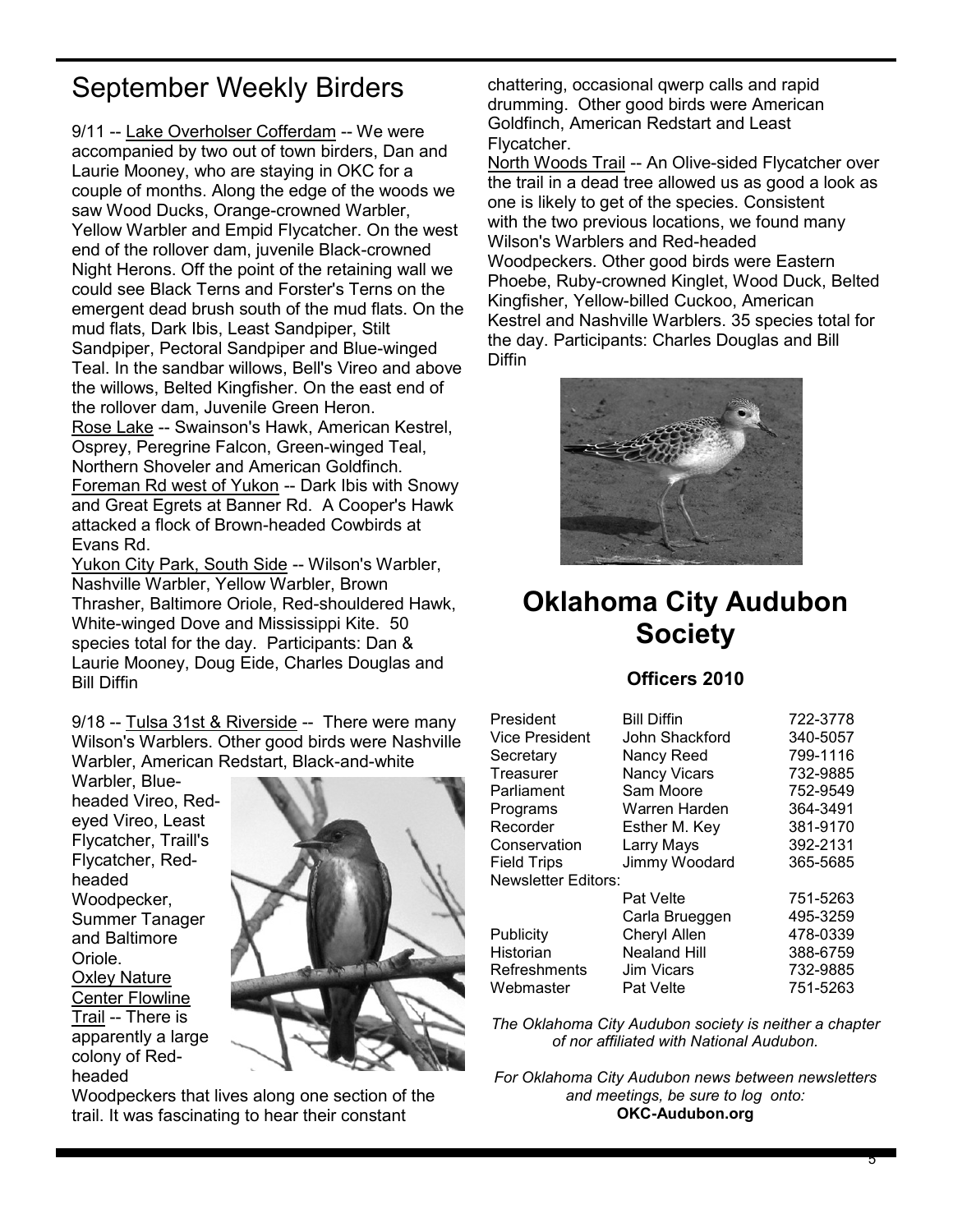# **A GUAN'S TAIL**

### *BY Mark Delgrosso*

I was a teenager when I purchased my first Peterson guide to Mexican birds. I poured over the plates endlessly - fantasizing, daydreaming, finding it hard to believe that such wonderfullooking creatures lived in the country next door. Back then I had little idea that I would ever encounter these beauties in the wild – such delights as the Toucan, the Red and Pink-headed Warblers, Chlorophonias, the macaws, the Quetzal, and – perhaps the most charismatic of them all – the Horned Guan. With its bright red horn, a white star of an eye, huge size – I had to see this bird before I died.

It felt like I might die – collapse in a heap from exhaustion. The route up to guan territory is just that – up. And up and up. Here I am, early forties, out of shape, but hiking up the slopes of Atitlan volcano in the highlands of Guatemala. In terms of a cardio-vascular workout and calorie-burning, the Horned Guan is the healthiest bird you'll ever see. I've worked no harder for any other. Our trek began in the cool dark of early early morning. I awoke at 2:30 am in order to meet my guides at 3. We had to start this early to be on the guan grounds by daybreak, and it's a several hour hike. I was in no condition to do this. I had grave doubts about my ability to make it up this mountain and even questioned my desire to see this bird – is any bird really worth this exertion? Silly thoughts – and I pressed on. It was by spotlight that we passed under, still sitting on their night roost, a pair of Singing Quails. We heard Mottled Owls and a Cacomistle (a Ringtail cousin), and, as the sky began lightening, night sounds gave way to day sounds: a Blue-throated Motmot and Graybreasted Wood-Wren. We continued up. An Emerald Toucanet made an appearance as well as Common Bush-Tanagers. Finally, we were where the guans should be. One of the guides, the "guan whisperer", went off to rustle one up. A welcome rest. Sucking every atom of juice out of an apple, I laid back waiting for the call to chase down a Horned Guan. An hour passed, then close to two. The guan man returned, empty-handed. No guans were in the area!

That was it then. The end of the dream. Crestfallen, we trudged back on down the volcano. I still had several more days here, but could I do this all again? I didn't think so. I was running plans through my mind as to when I could return here and make another go. That's the game - sometimes you hit it, and sometimes you miss.

But this was not the end. The next day, a guan was spotted on the volcano by a birding group down from Canada. I *had* to give it another run - the birds had reappeared and I was here.

Going back up was an ugly prospect, but knowing the guans were present gave me the *oomph* I needed to crawl back up. And up and up I went again. And, yes, finally saw the great Horned Guan. Either a young male or female (virtually all ages and sexes look alike) it hopped about in the branch tops, croaking away. My last view of it was classic: perched on a huge, epiphyte-covered branch as the mist began to pour through the cloud forest. The trek down the mountain took no time at all.



.

Image credit: Albert Earl Gilbert , *Horned Guan*. Published in Delacour & Amadon (1973)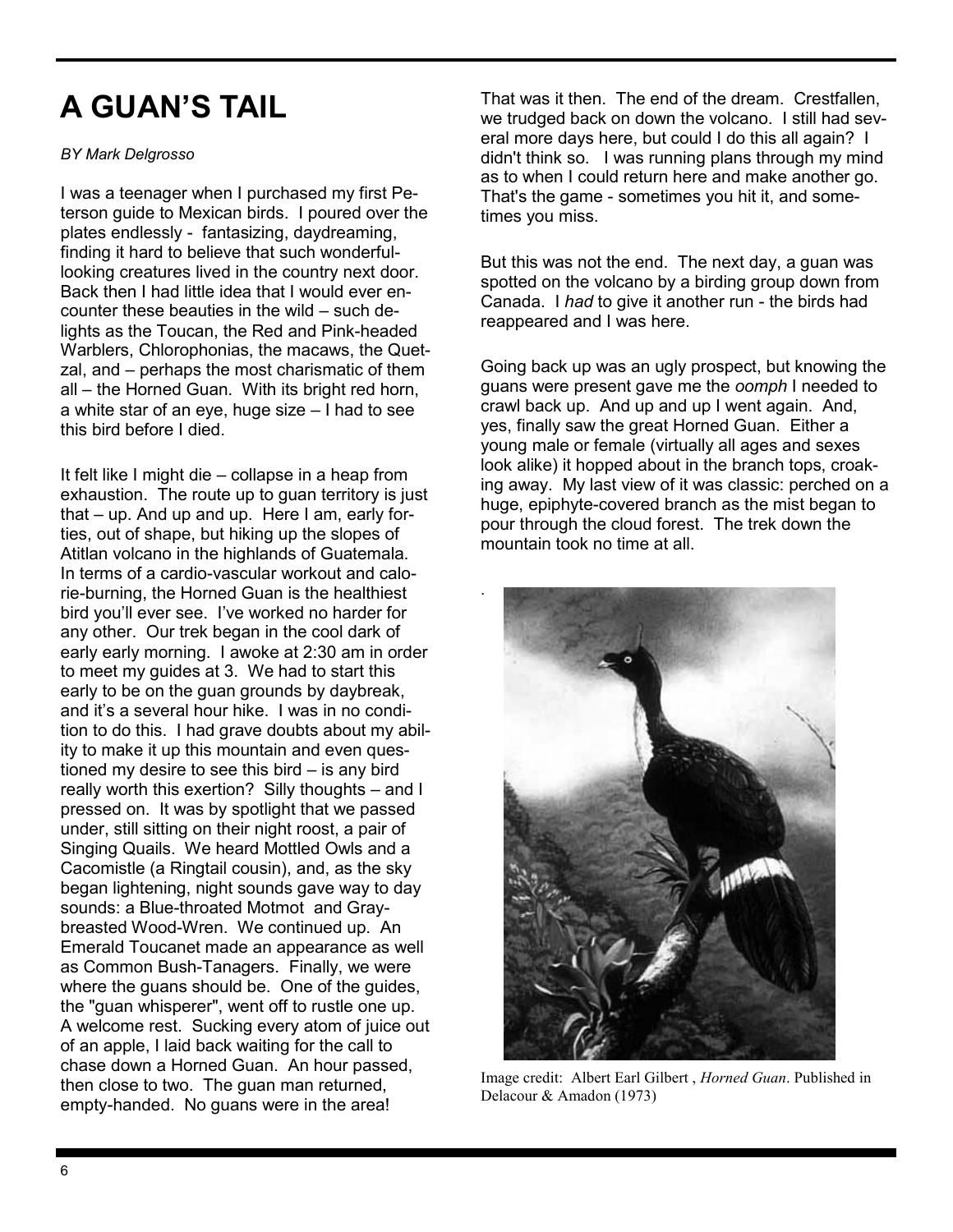### **Recorders Report – September 2010**

Fall migration from shorebirds to sparrows

After the long, hot, dry summer, welcome rain arrived at various times and locations throughout the month. As the grasses greened up, the sunflowers and goldenrods brought a bright yellow glow to the landscape. Flocks of birds gathered to begin the migration south as shorebirds, gulls, and a few sparrows arrived, some to refuel for their trip further south, others to stay for the winter. Plants prepared a feast of nectar for the pollinating bees, butterflies and insects that hopefully will create a bountiful seed crop for the winter birds.

On the 1<sup>st</sup> Matt Jung and Bill Diffin separately walked the Coffer Dam on Lake Overholser and located Black Terns, Northern Shoveler, Chimney Swift and American Avocets. On the 3<sup>rd</sup> at Ten-Mile Flats Brian Davis detected 30 Buffbreasted Sandpipers and 2 female Yellowheaded Blackbirds. In Stillwater Tim O'Connell found an immature Mourning Warbler during his window-collision study.

On the 10<sup>th</sup> Joe Grzybowski was returning from discovering Cave Swallows in southwest Oklahoma when he saw White-faced Ibises and

Long-billed Curlew in a flooded field east of Chickasha. On the 11<sup>th</sup> the OCAS Weekly Birders led by Bill reported an Orangecrowned Warbler along the Coffer Dam and a Peregrine Falcon near Rose Lake, and on the  $12<sup>th</sup>$  at Rose Lake Mary Lane sited an immature Wood Duck. At Lake Hefner Jim Bates discovered a **Ruddy Turnstone** and an Osprey and the next day Ben Holt added **Semipalmated Plovers**. On

the 14<sup>th</sup> along Foreman Road Jimmy Woodard found Wilson's Phalaropes, and in Stillwater on the 16<sup>th</sup> John Polo noticed about 30 Common Nighthawks flying just over the trees.

On the 18<sup>th</sup> Jimmy birded the Yukon City Park and was rewarded with a Ruby-crowned Kinglet, Red-headed Woodpeckers, and a Blue-headed Vireo. On the  $19<sup>th</sup>$  along Morgan Road Matt Jung had Savannah Sparrow, Spotted Sandpiper, **Solitary Sandpiper,** and at Lake Overhol-

ser Jimmy located a couple of Bonaparte's Gulls. On the  $20^{th}$  at Lake Hefner Matt had a fly-by from a juvenile Bald Eagle. Meanwhile at the Stinchcomb Wildlife Refuge Eivvind Vamraak and Bill discovered a Black-bellied Plover, **Western Sandpiper,** Whiteeyed Vireo, Long-billed Dowitcher, Northern Harrier, and on the 21<sup>st</sup> Bill added an Orchard Oriole.

On the 25<sup>th</sup> Jimmy led the OCAS field trip to Yukon City Park and discovered a male American Redstart, Black-and-white Warbler, Crackling Goose, and female Yellow-bellied Sapsucker. In eastern Oklahoma City Jim Bates located a Gray Catbird at Crystal Lake, and later on the way to the grocery store, he stopped at a group of willows where he found a Sedge Wren. At Lake Overholser Ben and Angie Holt saw an early Rusty Blackbird. On the 26<sup>th</sup>at the Yukon City Park Jimmy reported House Wrens and a Black-throated Green Warbler, and on the  $27<sup>th</sup>$  Bill also saw the warbler and maybe a Philadelphia Vireo.

On the 28<sup>th</sup> Dick Gunn and Cecil Johnson spotted the South Jenkins's resident white Red-tailed Hawk sitting on a power pole just off Chautauqua. This bird was first seen in October 2004 making Thursday her six-year anniversary. After work on the  $29<sup>th</sup>$  as I arrived at the entrance to our subdivision in Tuttle, there was a Barred Owl patiently sitting on a

> post watching me watching it. Along the east side of the Stinchcomb Wildlife Refuge Bill found the first fall Claycolored and Lincoln's Sparrows, while in Mustang, Jimmy also noticed a Clay-colored Sparrow visiting his backyard.

> Joe Grzybowski reports the arbor vitae are packing a cone crop this year and predicts the Red Crossbills will find them in

December, if not sooner. We could have some interesting bird watching out there for the rest of the year so check it out. During September a total of **121** bird species were reported with **4** new additions making the Central Oklahoma area to date total at **257** species. I appreciate those who help provide the history of central Oklahoma birds by turning in reports. I can be contacted at emkok@earthlink.net. Esther M. Key, Editor.